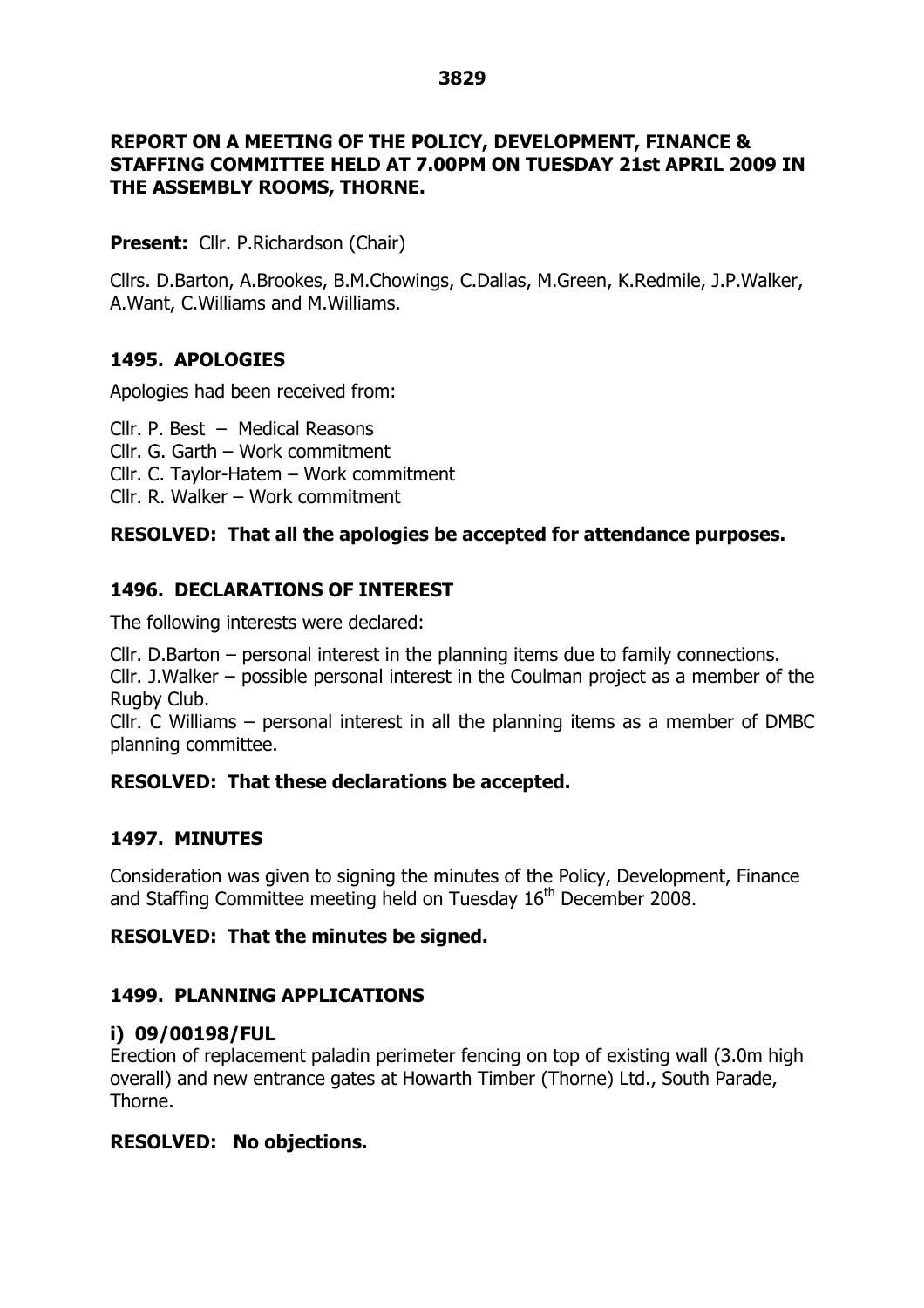## **ii) 09/00469/ADV**

Display of 2 non-illuminated fascia signs (3.5m x 0.5m) and 2 non-illuminated post mounted signs (2.4m x 0.9m x 3.0m high overall) at Howarth Timber (Thorne) Ltd., South Parade, Thorne.

## **RESOLVED: No objections.**

## **1500. ACCOUNTS PAYABLE**

Consideration was given to Statement of Accounts Payable to 28<sup>th</sup> February 2009, Vouchers 367 to 394 and  $31<sup>st</sup>$  March 2009, Vouchers 395 to 413.

Cllrs. required clarification as to who the boots under Voucher 412 were issued to. Councillors also requested the Clerk to produce a report for the next meeting regarding the probable operating costs if another vehicle were to be purchased.

## **RESOLVED: That the accounts payable be approved.**

## **1501. YORKSHIRE LOCAL COUNCILS ASSOCIATION –SOUTH YORKSHIRE BRANCH**

The Council considered making nominations to the South Yorkshire Branch of the Yorkshire Local Councils Association.

| <b>RESOLVED: That the following nominations be submitted:</b> |                          |
|---------------------------------------------------------------|--------------------------|
| <b>Chairman of the Board</b>                                  | <b>CIIr. M. Williams</b> |
| <b>Vice-Chairperson of the Board</b>                          | <b>Cllr. C. Williams</b> |
| <b>JEC</b> representative                                     | <b>CIIr. M. Williams</b> |

# **1502. MOORENDS WELFARE GROUND GATEWAY PROJECT**

It was reported that in 2007 a project was developed to enhance the entrance area of the Moorends Welfare Ground, a major element of which was to mount a commemorative pit wheel and improve part of the car park. A funding application was submitted to the Rural Target Fund but this was rejected.

Councillors wished to develop this project to include a plaque to commemorate those who had died during the operation of the pit.

## **RESOLVED: That the Clerk be asked to prepare costings of the work that would be involved for consideration at a future meeting.**

# **1503. COULMAN RECREATION GROUND PROJECT**

It was reported that the ground improvement works started on  $1<sup>st</sup>$  April 2008 and were completed on 23<sup>rd</sup> May 2008. Following an excellent growing season last summer it was possible to start playing on the new pitches at the start of the 2008